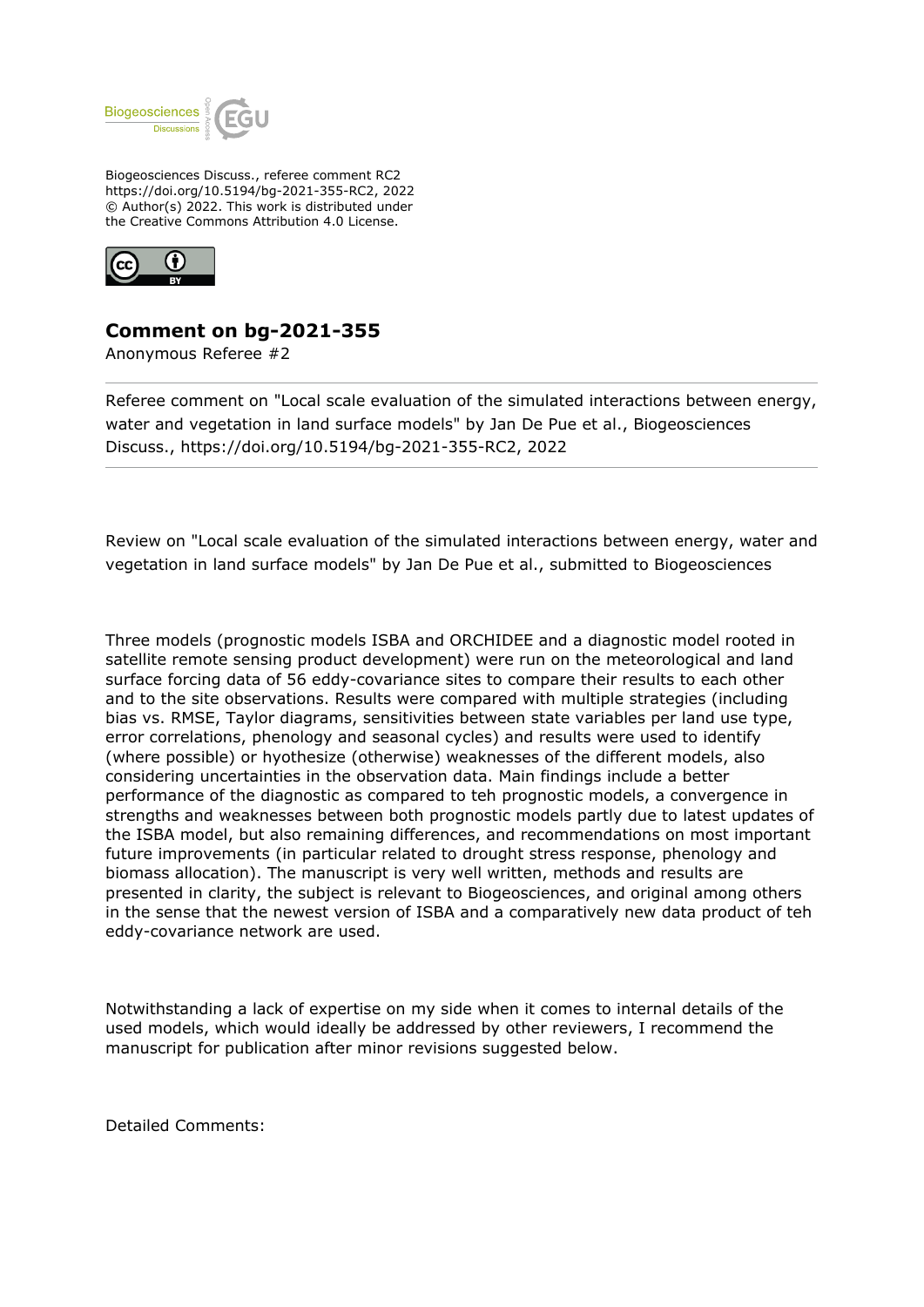Title: Consider adding "three" before land surface models, currently is lets readers easily think of a large multi-model study.

Figure 1: Relation and feedbacks in the caption is no distinction that makes it easy to understand for the reader - relation could also be something purely empirical but here apparently you mean it as "more direct / stronger / first order" than the feedbacks. Check if this distinction is really needed and if, which other words could stress it. Next line of the caption, from the arrow it would be better to write Soil moisture - LAI than vice versa. Figure itself: Would it make sense to add stomatal control somewhere in the middle? The way it is now it seems like LE and GPP are each controlled independently by soil moisture and LAI, such that the reader is almost wondering why there is not also an arrow between them.

L97: "corrected manually to represent the tower footprint area" is somewhat unclear, could you be more specific?

L99: "linearly interpolated" refers to the ERA5 data being hourly and the tower observations mostly half-hourly?

L140 & 159: Could the free drainage at the bottom explain the oversensitivity to drought stress? (To be discussed not here)

L161 & 203: Just mentioning "a selection of sites [...] to ensure adequate data quality" is a bit arbitrary

L165: Again of course not to be discussed here, could the non-specified management practices be an important explanation for the difference between diagnostic and prognostic model(s) in crop sites (e.g. Figure 3)?

L168: Were the PFT and vegetation type info derived from the IGBP metadata of the flux network, or from remote sensing, or other sources?

Table 2: Some sites (apparently especially crop sites, e.g. BE-Lon, DE-Kli and DE-RuS) are listed with very large LE corrections, that do not match what I thought I knew from past studies on their energy balance closure. I tried a detailed check on DE-RuS: The fluxweighted effective average factor between LE corr and LE is 1.44, somewhat lower (why) than the 1.47 in Table 2, but still far too high compared to any energy balance analysis carried out for this site in the past (e.g. 1.18 would result from Eder et al. 2015, DOI: 10.1175/JAMC-D-14-0140.1 which focused on summer months and 1.23 from Graf et al. 2020, doi.org/10.1098/rstb.2019.0524 with a study period matching the drough2018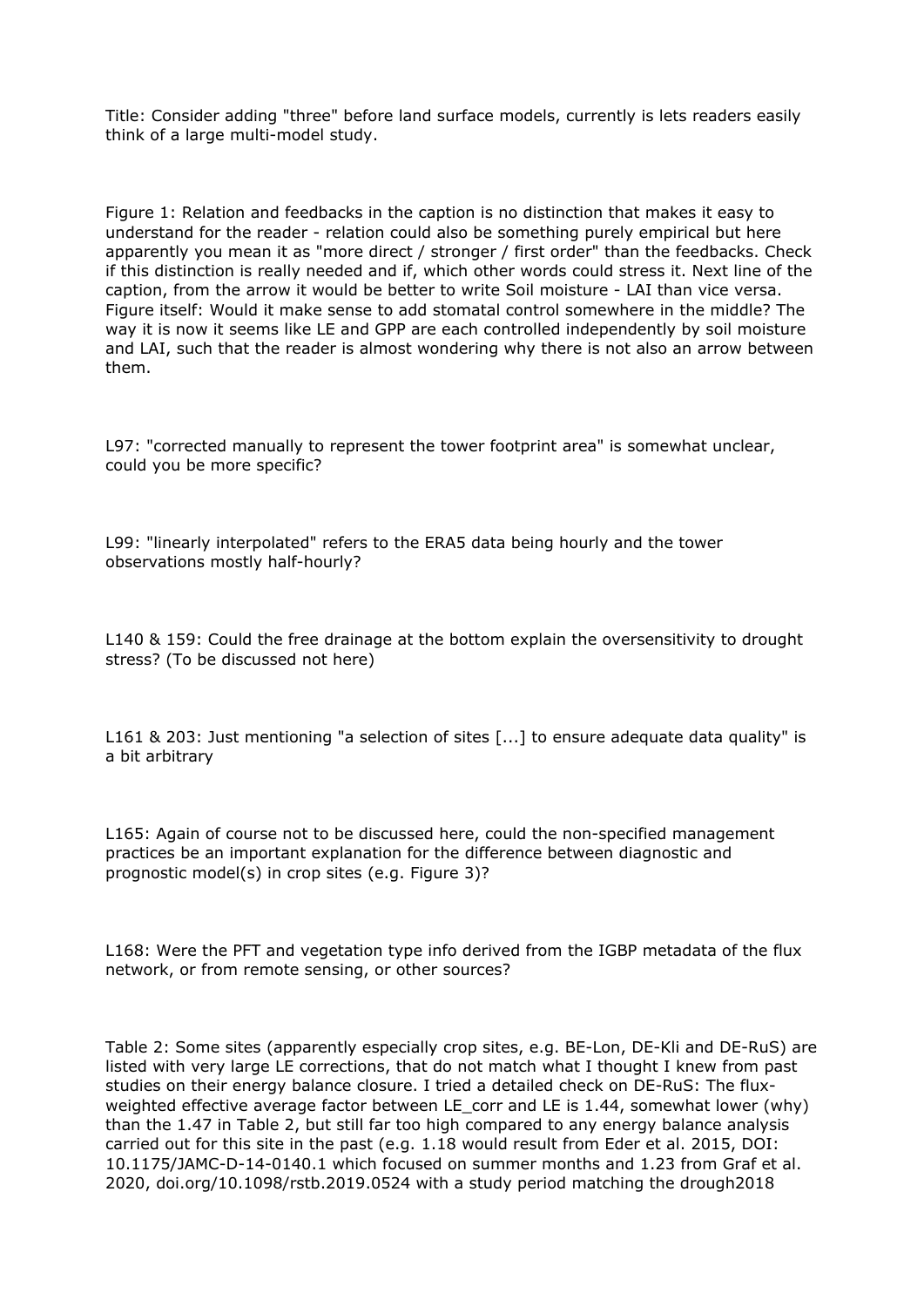dataset). Note that the current OneFlux product does to my knowledge not use details such as heat flux plate depth important to compute the energy balance closure, however even considering this the difference seems far too large, so it seems that LE\_corr from this dataset should be used with care.

L182: Actually ICOS does have a standardized setup for soil moisture; however, the used dataset (drought2018) still mostly consists of so-called "legacy data" (i.e. voluntarily provided measurements with pre-ICOS set-ups). No need to mention it, just avoid the misleading wording.

L196: From the way it is mentioned for LE and H and then a new paragraph starts, no EBCbased correction was assumed for NEE (and propagated to GPP and Reco)? Not that I would like to recommend it, just for clarity. Unfortunately even the correctability for LE and H is far from certain, but then depending on the assumed reasons it may or may not also apply to the CO2 flux (at least its turbulent part before WPL correction). It is nothing that can be done in a more certain way, but it is important to be aware of it later e.g. when LE and NEE show different model-observation biases. P.S.: It is nicely mentioned already in line 394, but may still leave the reader wondering here.

L221: Make clearer if the mean annual cycles are computed one per site across all its siteyears (which implies that the deviations also include interannual variability, which is not a bad thing but one to be aware of)

L226-235 and Figures 5+6: Better explain for what the slope and for what the correlation was used. Comparing the text to the figure captions, I guess that the "Spearman slope" in the caption is wrong (slope yes but probably not between the rank-transformed variables, which is what "Spearman" would imply to me)?

L243: Maybe adding "independently" to the last sentence and mentioning it already at the start of subsection 2.3.2 would make it easier to understand.

L247: Here it is unclear whether the LE partitioning methods are just mentioned out of interest, or were applied in this study (which seems not to be the case according to the result section).

L255: Shouldn't this be visible in Fig. 2a? If accuracy corresponds with the bias (x axis) and precision with random errors (y axis), it would be more accurate to state that both models have the same accuracy but ISBA a slightly better precision. Sometimes accuracy is also used as a combined name corresponding to both, systematic and random errors; then the statement is true but imprecise and the "significantly" seems a bit overstated (unless it refers to a successful statistical significance test of course).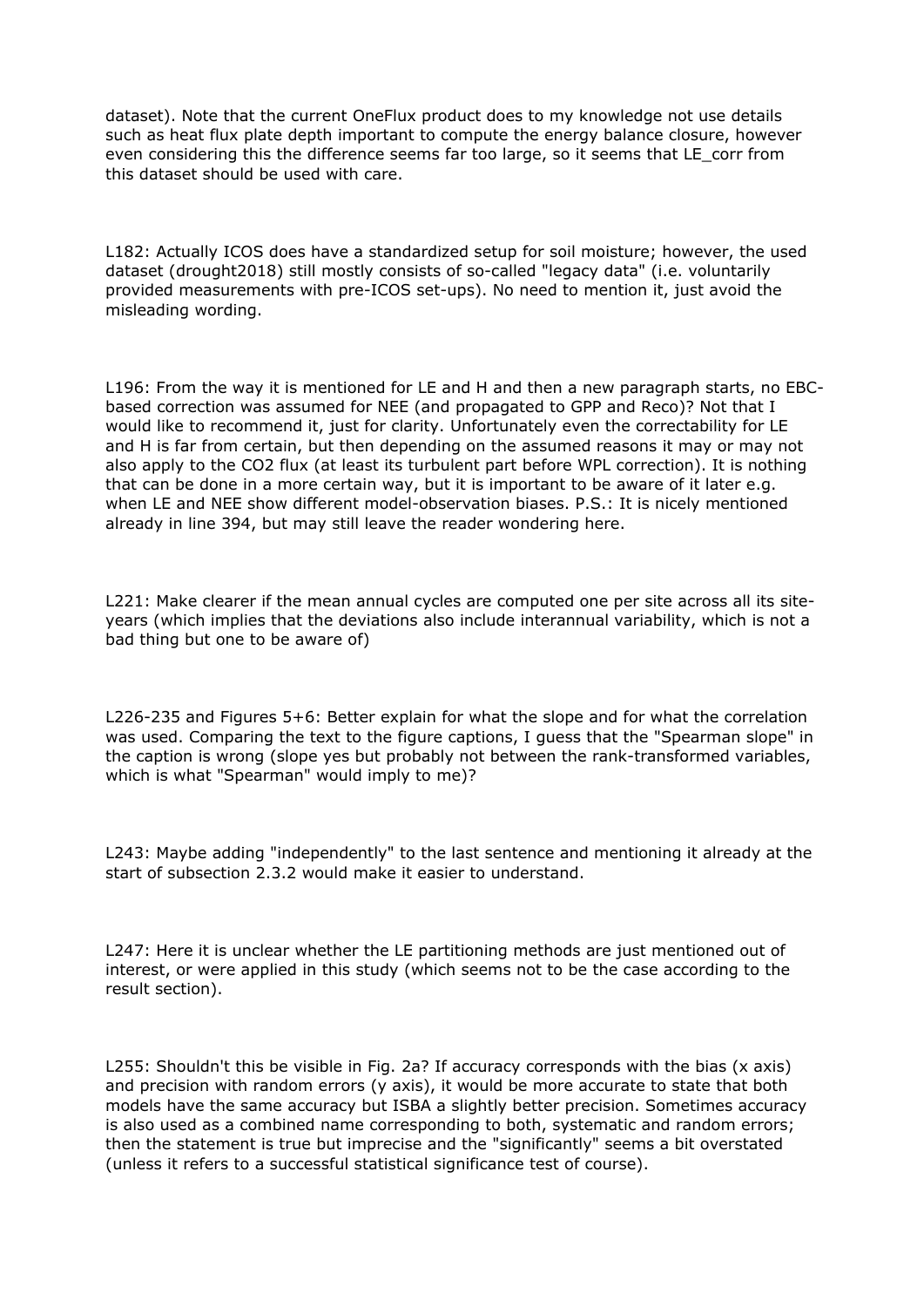Around L350, Figure 12: Are differences in the partitioning between drainage and runoff really interesting to discuss for models which were all run in uncoupled 1D mode? My (maybe wrong) expectation would be that it is a quite arbitrary function of model physics that only converges between models if horizontal neighbours with given slopes get a chance to communicate with each other.

L389: "caused by surface" looks a bit as if something was missed out here, maybe "... surface heterogeneities"?

L396: Mentioning GPP and LE alongside each other with parenthesis does not fully capture the extend of the problem (see also comment on L196): Since LE was corrected for EBC non-closure (at least tried to, given the open questions correctly mentioned by the authors) while GPP was not, it could somewhat be expected that the mean difference model vs. obs is smaller (or more negative) for LE and larger (or zero or less negative) for GPP. This is exactly what we see in Fig. 2 (if the x axis is model - observation). Which might indicate (among other ways to explain more associated with model shortcomings of course) that the LE is overcorrected even by the current EBC correction. Note that to my knowledge (if I didn't overlook something) Gebler et al. (2015) do not report a better EClysimeter match by putting the whole deficit into LE, but by a correction conserving the evaporative fraction, which is similar to the Bowen ratio conserving correction by Pastorello et al. Others even suggest that most or all of the deficit might be related to sensible heat (Ingwersen et al. 2011, https://doi.org/10.1016/j.agrformet.2010.11.010), or found a good match with independent reference data without LE correction (e.g. Graf et al. 2014, https://doi.org/10.1002/2013WR014516 for the catchment water budget method). In general, a problem with the body of existing comparisons of eddy-covariance fluxes to independent reference methods is that the latter can have their own systematic errors (e.g. island effect in case of lysimeters, or different footprints of both systems) on a similar order of magnitude as the eddy-covariance energy balance closure gap, and that the (often quite definite) answers of the single studies are in conflict when comparing these studies with each other. Maybe (especially given the risk of a too large energy balance gap seen by the flux product as discussed in comment on table 2) it would even be interesting to see how the model-observation match without the energy balance correction is. Of course, the results would not completely reliably indicate an overcorrection / different source of the closure gap, but could also point to an unintended adaption of the models towards uncorrected eddy-covariance data during past validations.

L399-407 (4.1.2): Almost all differences discussed here could also be due to the different management intensity between forests and herbaceous, the latter including the crop sites (I guess?) and also intensively managed grassland. The prognostic models were not informed about management (e.g. which crop, when bare soil), while for the diagnostic model some of teh effects of management may have been implicit in the data provided.

L436: Do not understand why this (slow buildup of LAI in early season) should be a consequence of the sentence before (assimilated carbon invested into leaves first). Do you maybe mean the same thing you describe more understandably in the next paragraph, i.e. that a process is missing in ISBA which can grow leaves from stored biomass?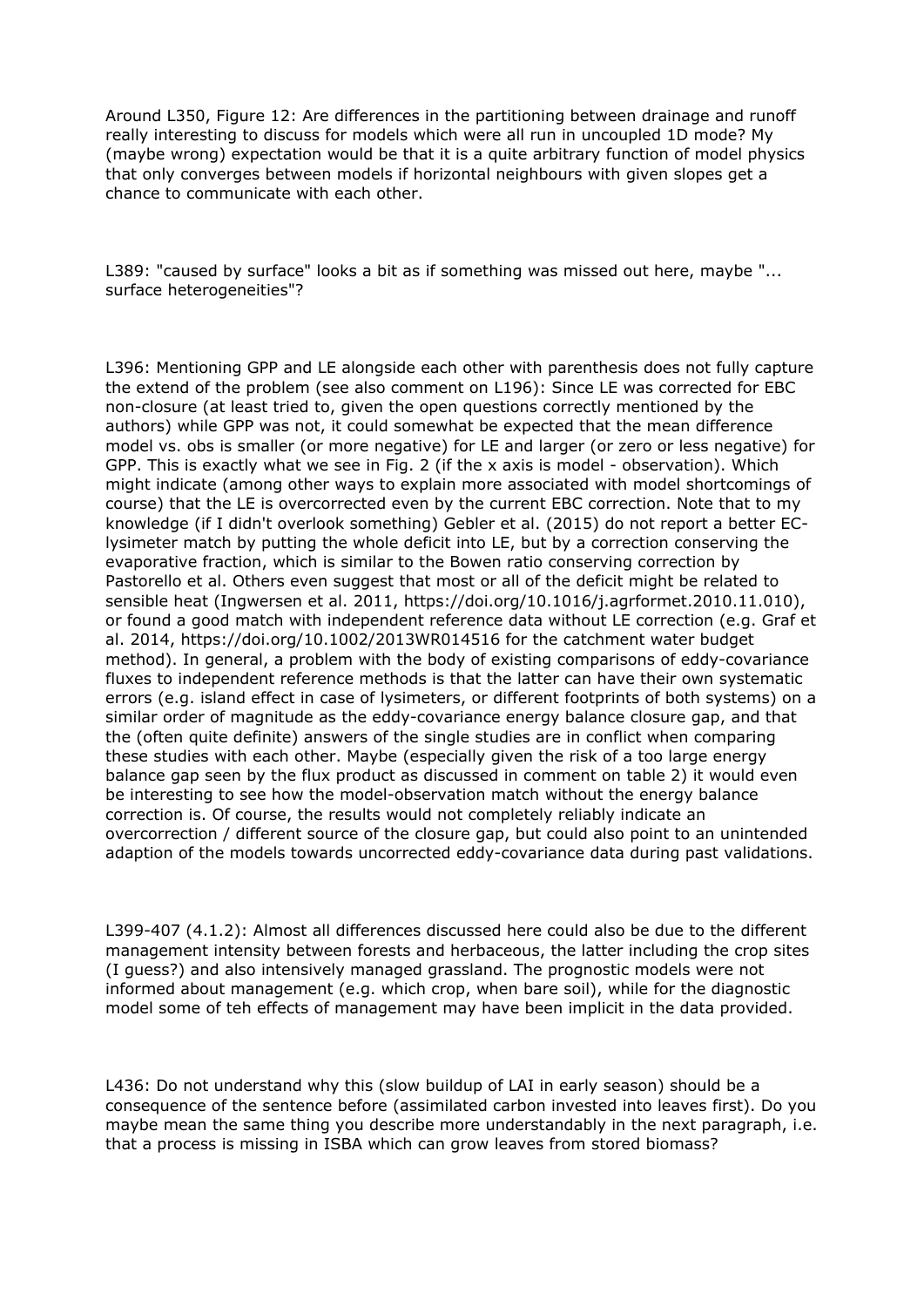L516-519: Maybe for readers jumping to the conclusions section it would be helpful to give a brief hint on the most important process(es) underrepresented, e.g. as discussed around L446-452 (where does the biomass for new leaves come from at season start).

Acknowledgement: despite much praise ("This work stands on the shoulders…") and correctly citing the DOI of the drought2018 data product, the attribution of the work at least of the flux site PIs offering the flux data is a bit awkward. The explanation attached to data policy states that PIs should be contacted before publication (to learn about possible acknowledgement requirements, or in extreme cases offer the possibility to scientifically contribute to the study) at least in case the data play a very substantial role for the publication. It might be argued that the latter is the case here. I am well aware that the current situation is unsatisfying for both sides (study authors cannot continue forever to ask hundreds of data authors for each multi-site synthesis, which would delay scientific progress and encourage bagatelle coauthorships; but the latter still often feel incompletely compensated for their voluntary work, given that in most countries they are unfortunately not paid for the site servicing and raw data processing the way weather service employees are, but for science, often on non-permanent contracts, from which they divert worktime for the data production), and do not suggest to revise the communication workflow for this study, but would like to remind the authors and community of it for future studies - at least until either DOI citations have become a highly valued measure of recognition, or data providers are mainly employed to provide free data and most of the data processing including raw data to flux processing has been taken over by the central facilities of the next-generation networks.

Purely Technical Comments:

L23: not sure "to better" is good English, maybe "improve"?

L65 & 105: Check if "remote sensed" works, maybe "remotely sensed" or "remote-sensing based" (could also be satellite based if it is exclusively satellites)

L307: "In" missing before "Fig. 6"

L330: error\*s\*?

L362: frequent\*ly\*

L367: check usage of "in/on(?) the one / other hand"